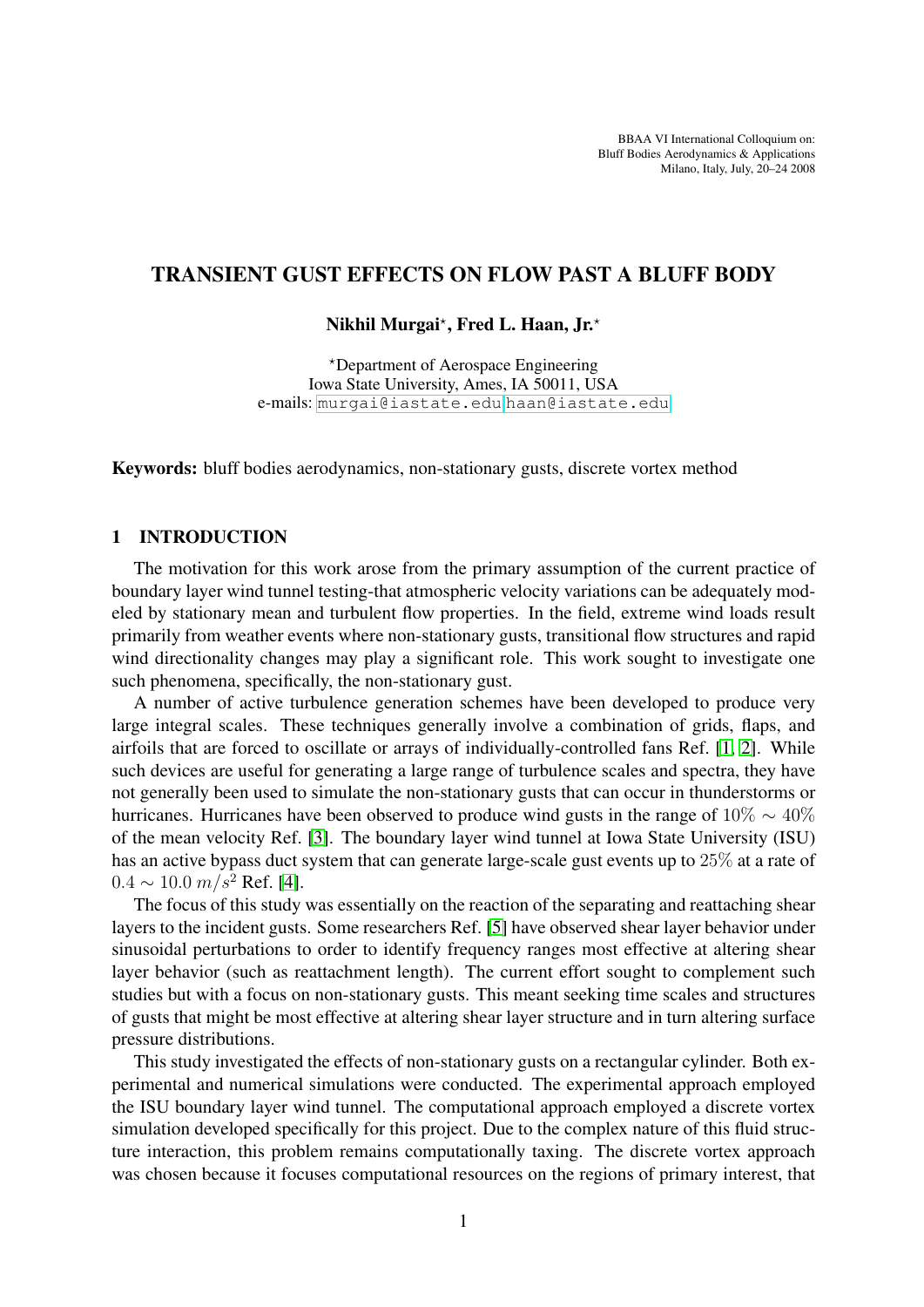

<span id="page-1-0"></span>Figure 1: Mean surface pressure coefficient  $c_p$  and Peak surface pressure coefficient for a rectangular body ( $\Re$  =  $2.1 \times 10^4$ )

is the shear layers. The current study seeks to extend the use of these methods to investigations involving transient load conditions. A 2D simulation of smooth flow past a rectangular body was conducted along with smooth flow with gusts of 25% of the mean velocity with different time scales. Wind tunnel experiments using hot wire anemometry and pressure measurements were also conducted for comparison with the computational simulations.

#### 2 COMPUTATIONAL AND EXPERIMENTAL APPROACH

Discrete vortex methods are Lagrangian techniques for simulating viscous fluid flow. In this method, a Lagrangian particle formulation is used to discretize the vorticity field. Grid-free random vortex methods have undergone significant development in recent years and are well suited to the analysis of unsteady, highly separated, incompressible flow fields Ref. [\[6\]](#page-3-3). The current formulation employs a linear discretization (rather than point discretization) of surface vorticity primarily because this allows better representation of flow and vorticity transport near the surface. Both computational and experimental simulations were conducted at Reynolds numbers of 21000. The rectangular model had an aspect ratio of 6.67:1.

The time scales at which gusting events must occur are smaller in the wind tunnel than at full scale. For example, if typical geometric scales for low to medium-rise structures,  $\lambda_L$ , from the wind tunnel to full scale range from  $1/50 \sim 1/200$  and a typical velocity scale,  $\lambda_V$ , is  $1/3 \sim$ 1/2, then the time scale range would be calculated as  $\lambda_T = \lambda_L/\lambda_V = 0.01 \rightarrow 0.06$  (Ref [\[4\]](#page-3-1)). This means that full scale events that take minutes must be simulated in the wind tunnel in seconds. In our case we run the simulation with gust event time scales of 0.085, 0.165, 0.33 seconds, respectively, corresponding to full scale events in the range of  $1.5 \sim 33$  seconds.

### 3 RESULTS

#### 3.1 Steady Flow Validation

The capability of DVM to accurately predict flow features around the model was investigated first. Figure [1a](#page-1-0) shows the comparison of mean pressure coefficients on the surface of the model with wind tunnel experiments. The mean profile shows a reasonable match between experimental and computational simulations particularly in the shape of the curve and the streamwise position of the pressure recovery. This is evidence that the overall structure of the separation bubble is reasonable. Figure [1b](#page-1-0) shows that the peak minimum  $c_p$  envelope is a good match with experimental results Ref. [\[7\]](#page-3-4). Another measure of the accuracy of the computational simulation can be found in the velocity profiles in the separated region. Since a hot wire probe cannot be used to detect flow directionality, hot wire data were compared to total velocity estimates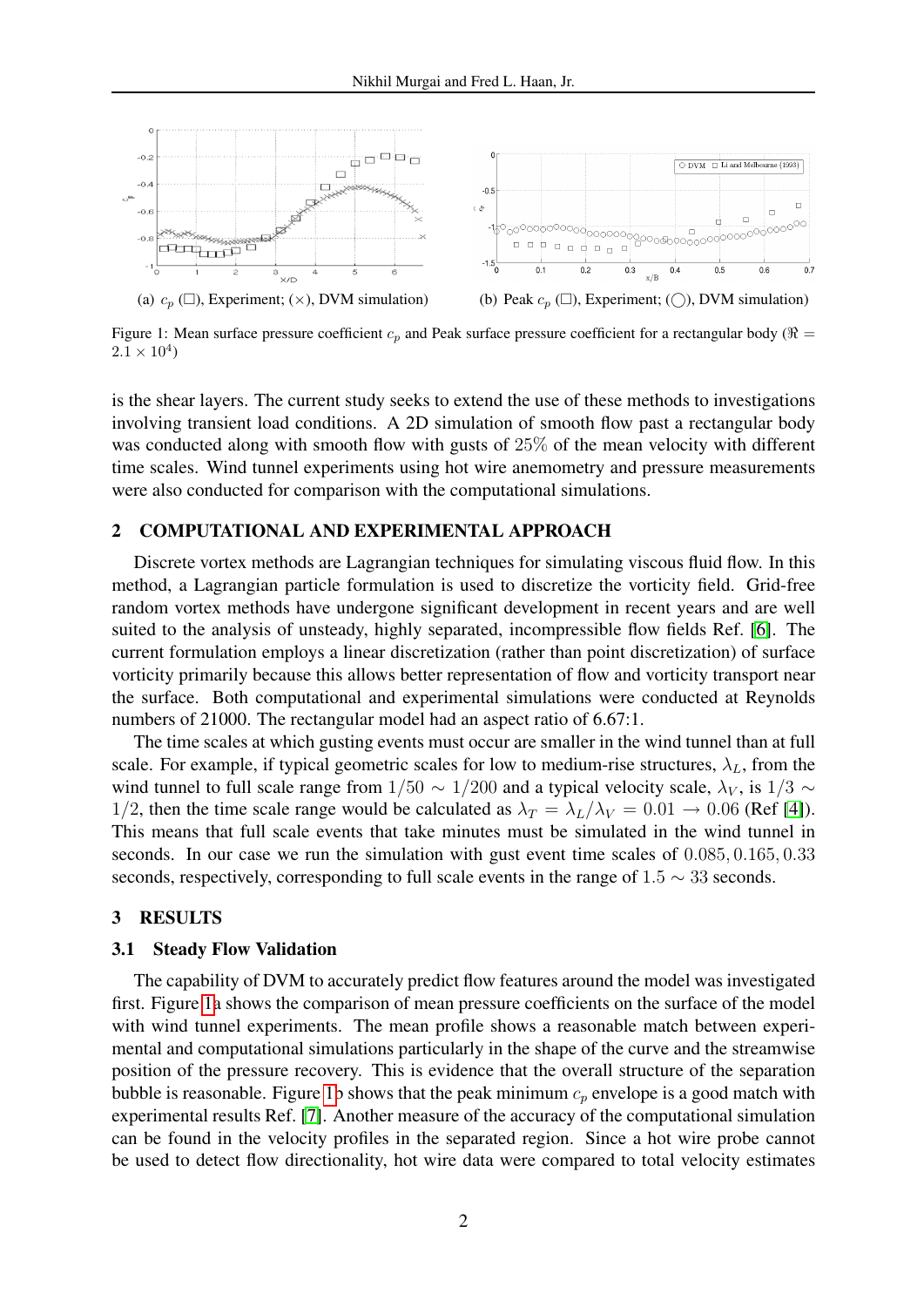from the DVM simulation. Mean and RMS velocity profiles (normalized with freestream velocity) are plotted in Figure [2.](#page-2-2) Mean velocities show excellent match between computational predictions and experiments. While RMS velocity magnitudes agree only within 15% or so, the comparisons of vertical positions of the maximum RMS values and the increase in size of the large RMS region with downstream position are further evidence that the overall structure of the shear layer is being captured adequately. It is possible that some mismatch between experiment and DVM simulation is due to the use of a hot wire anemometer in a region of separated flow.



<span id="page-2-2"></span>Figure 2: Time averaged velocity profiles and RMS velocity profiles at a streamwise position on the body, showing comparisons between Wind Tunnel and DVM results ( $\Delta t = 0.005$ )

### 3.2 Transient Flow Results

Preliminary results from DVM gust simulations are shown in Figures [3.](#page-3-5) The plots trace the  $c_p$  time history at two streamwise stations ( $x/B = 0.28$  and  $x/B = 0.66$ ). The velocity plot for different gusting time scales is overlayed to give an idea of gusting condition at any particular time.  $c_p$  is normalized using this instantaneous velocity. The effect of gusting is clearly evident. It shows that the gusting time scales are inversely proportional to the peak suction pressures. For step-up gusts we see at least 50% increase in net suction. Spiked gusts produce even higer suction pressures. Another significant observation is the development of a second suction event, at positions closer to leading edge, after the gust has returned to a sustained velocity ( $S \sim 7$ ). The pressure difference between the leading and aft positions diverges greatly before returning to an almost constant value. More detailed comparisons between computational and experimental simulations of the gust events will be included in the full paper.

### <span id="page-2-0"></span>**REFERENCES**

- [1] H. Kikitsu, J. Kanda, and R. Iwasaki, "Flow simulation by wind tunnel with computercontrolled multiple fans," *Journal of Wind Engineering and Industrial Aerodynamics*, vol. 83, pp. 421–429, 1999.
- <span id="page-2-1"></span>[2] A. Nishi, H. Kikugawa, Y. Matsuda, and D. Tashiro, "Active control of turbulence for an atmospheric boundary layer model in a wind tunnel," *Journal of Wind Engineering and Industrial Aerodynamics*, vol. 83, pp. 409–419, 1999.